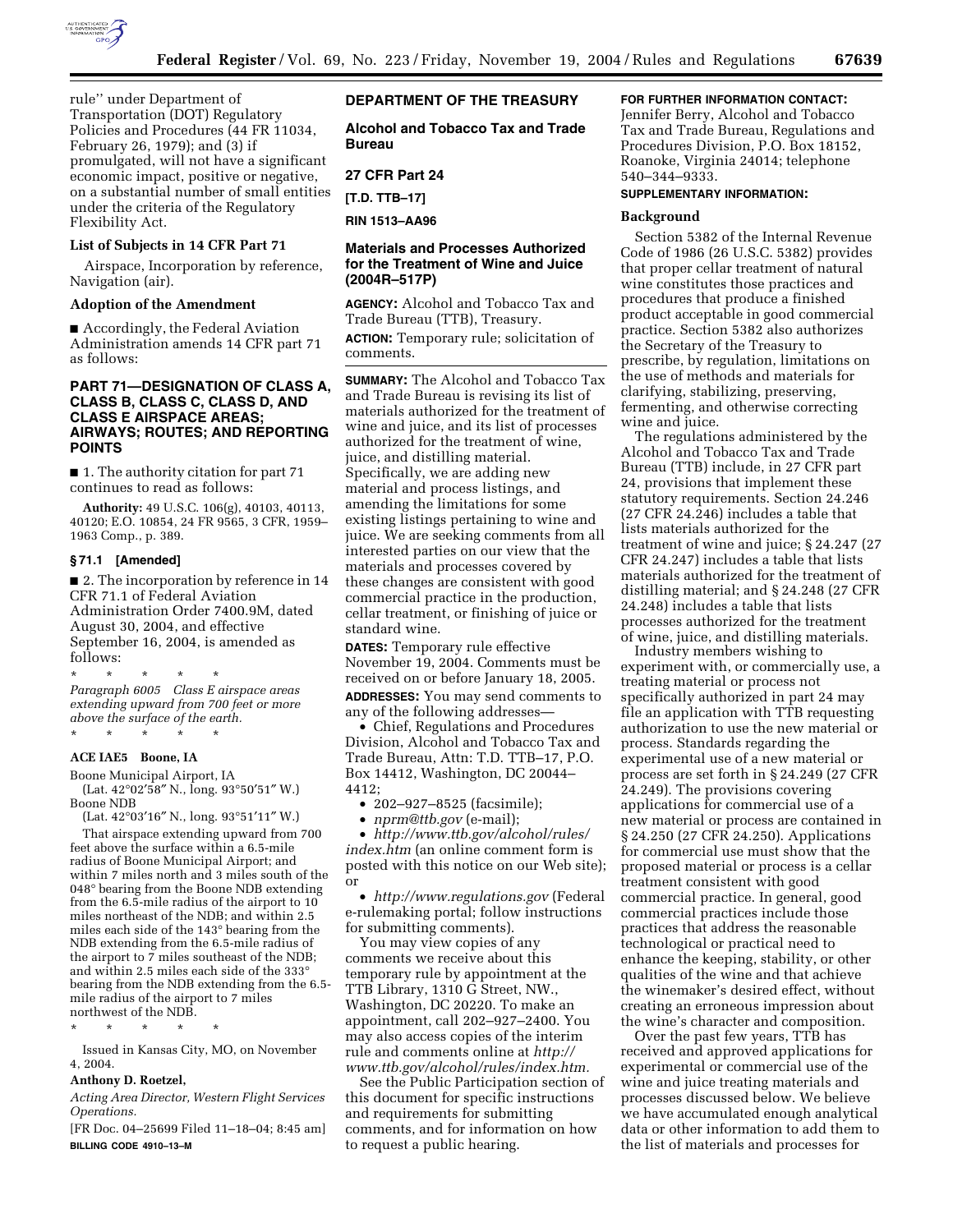wine and juice in §§ 24.246 and 24.248. Since we have already administratively approved the use of these materials and processes for some industry members for bottling and sale of wine under § 24.249(e), or for commercial use under § 24.250, we believe it is appropriate to adopt these additions to the lists as a temporary rule. In this way, all domestic winemakers will be able to use these treatments in the production of standard wine, pending final regulatory action, without first having to file an application under § 24.249 or § 24.250. At the same time, we are soliciting comments from all interested persons on our position that, based on the information set forth below, the use of each of these materials or processes is consistent with good commercial practice.

After we analyze any comments received in response to this notice, we will issue a final rule. Unless we receive evidence contradicting our stated position, we will adopt the temporary additions to the lists in the final rule. On the other hand, if we receive comments that persuade us that the use of a particular material or process is not consistent with good commercial practice, we will remove it from the appropriate list in our final rule. In such a case, all letters approving the experimental or commercial use of the material or process will be superseded as a result and will be rescinded by operation of law on the effective date of the final rule. Wines produced using such materials or processes that are rescinded based upon this rulemaking may nevertheless be labeled as if the materials or processes were authorized, provided they were produced prior to the date of supercession.

#### **Wine and Juice Treating Materials**

#### *Acetaldehyde*

An industry member applied to use acetaldehyde in grape juice to stabilize color in red grape concentrate. Acetaldehyde is a natural byproduct of yeast metabolism. A normal component of wine and other fermented products, it occurs naturally in California table wines at levels between 32 and 91 mg/L. The Food and Drug Administration (FDA) regulations at 21 CFR 182.60 state that acetaldehyde, when used as a synthetic flavoring substance and adjuvant, is generally recognized as safe (GRAS) with no established regulatory limit other than good manufacturing practice.

Acetaldehyde reacts with grape pigments (anthocyanins) and catechins (proanthocyanidins) to form a more stable color. According to the industry

member, wines containing colorstabilized concentrate have an extended shelf life compared to wines containing standard concentrate. The industry member stated that any residual acetaldehyde is removed during the concentration process through the use of evaporators so that the finished concentrate will have no detectable level of acetaldehyde.

The industry member submitted to the TTB Laboratory two 750-milliliter samples of wine, one containing the treated grape concentrate (comprising 1% of the total volume of the sample) and one (the base) without the concentrate. The Laboratory found that the wine containing the concentrate was a darker, more opaque red than the base. The amount of acetaldehyde was slightly lower in the sample with the concentrate, but in other instrumental analyses the two samples were similar.

Consequently, TTB approved the commercial use of acetaldehyde in juice at a level of 300 mg/L to stabilize color in red grape concentrate. TTB gave this approval pending adoption of acetaldehyde as a treating material through the rulemaking process.

TTB is amending the list in § 24.246 to allow the use of acetaldehyde in juice prior to concentration at the rate of 300 mg/L, provided that no residual acetaldehyde remains in the finished concentrate.

#### *Calcium Pantothenate*

An industry member applied to use calcium pantothenate as a yeast nutrient in the production of apple wine. Calcium pantothenate is a salt of pantothenic acid, one of the vitamins of the B complex. The FDA regulations at 21 CFR 184.1212 state that calcium pantothenate is GRAS and may be used as a direct human food ingredient at a level consistent with current good commercial practice. Along with its application, the industry member submitted a material safety data sheet from the manufacturer and an excerpt from the Merck Index describing calcium pantothenate's chemical composition.

TTB approved the industry member's request to use calcium pantothenate for the production of apple wine at the rate of 0.1 lb. per 25,000 gallons of juice. TTB gave this approval pending final rulemaking action on the use of calcium pantothenate. This temporary rule document adds this material to the list in § 24.246.

## *Carbohydrase (Pectinase, Cellulase, Hemicellulse) Enzyme Preparation*

TTB has approved several requests from wineries to use a mixed

carbohydrase (pectinase, cellulase, hemicellulse) enzyme preparation derived from a nonpathogenic and nontoxigenic strain of *Aspergilius aculeatus* to facilitate the separation of juice from the fruit. According to technical information supplied by the enzyme's manufacturer, it disintegrates fruit cell walls, resulting in a quicker and more complete release of juice. A supplier of the enzyme stated that it lowers viscosity, improves clarification and filterability, and maximizes yield. The supplier also stated that it allows for more complete color extraction in red grape juice.

The FDA accepted a GRAS affirmation petition for this enzyme preparation from the manufacturer in 1985. In a December 19, 1996, letter regarding the status of the GRAS affirmation petition, the FDA stated that it had no information indicating that the enzyme preparation is not GRAS. Based on the above information, TTB is adding this mixed carbohydrase enzyme preparation derived from *Aspergilius aculeatus* to the list of authorized enzymatic activities found in § 24.246 authorized materials table.

### *Cellulase Enzyme Preparation*

An industry member applied to use a cellulase enzyme preparation derived from *Tricoderma longibrachiatu* to facilitate wine clarification and filtering. The enzyme, cellulase, catalyzes the endohydrolysis of 1, 4-beta-glycosidic linkages in cellulose. According to the technical data sheet issued by the enzyme's manufacturer, the preparation is best suited to treat difficult-to-filter wines, such as those produced from Botrytis-infected grapes. The FDA regulations at 21 CFR 184.1250 state that cellulase enzyme preparations derived from *Trichoderma longibrachiatu* are GRAS for use as a direct human food ingredient and may be used in amounts not exceeding current good manufacturing practice.

TTB approved the industry member's request to use this enzyme preparation at the rate of 1 to 3 grams per hectoliter (g/hl), the usage rate recommended by the manufacturer. TTB gave this approval pending final rulemaking action on the use of this material.

We are amending the list of authorized enzymatic activities in the § 24.246 authorized materials table by adding the use of this cellulase enzyme preparation, at a rate not to exceed 3 g/hl, to facilitate wine clarification and filtering.

#### *Copper Sulfate*

Copper sulfate is currently listed in § 24.246 for use in removing hydrogen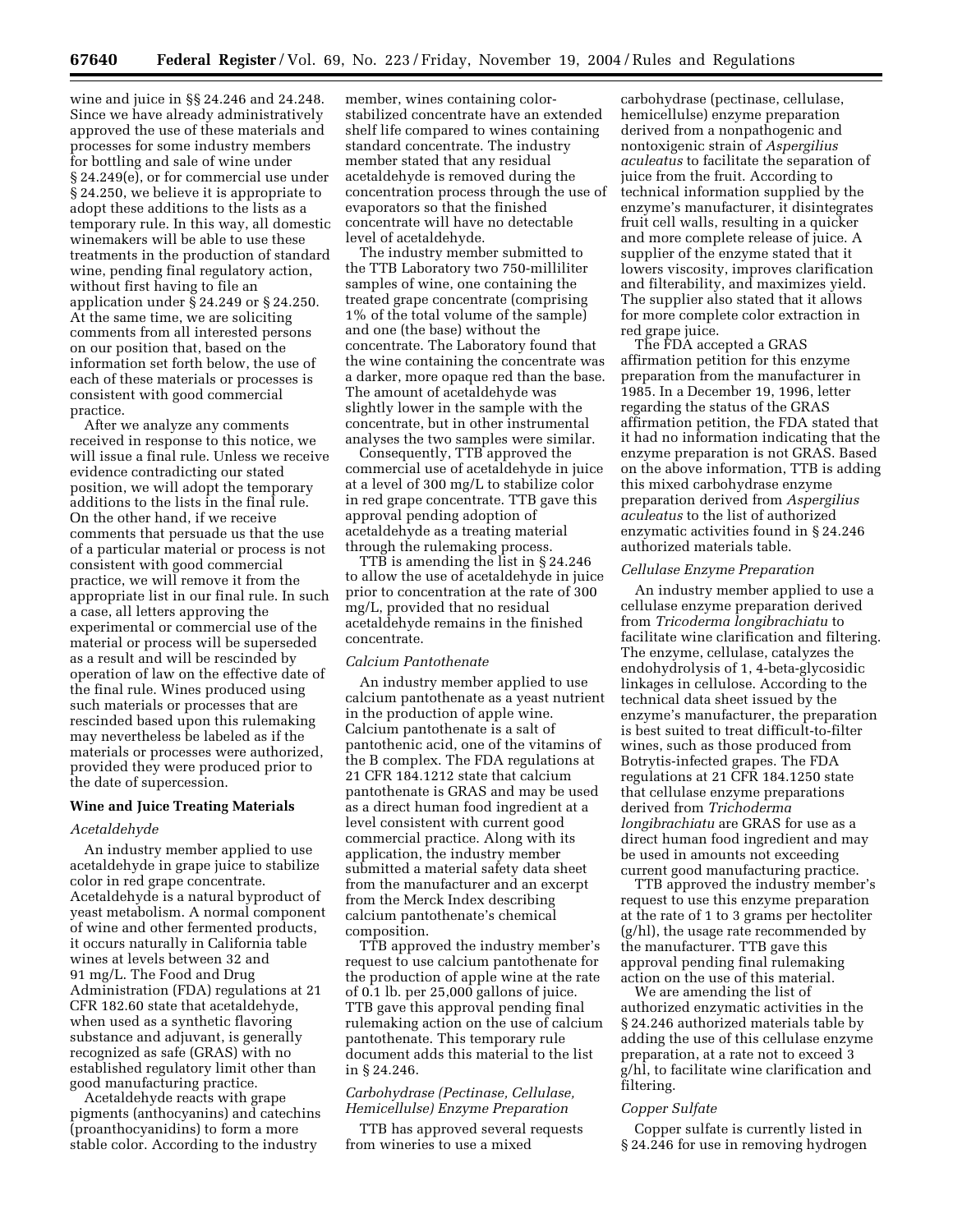sulfide and other mercaptans from wine. These chemical compounds can cause off odors in wine that are often compared to those of rotten egg and skunk. The quantity of added copper sulfate (calculated as copper) may not exceed 0.5 part copper per million parts of wine (0.5 mg/L), with the residual level of copper not to exceed 0.5 part per million (0.5 mg/L). This residual level was established by T.D. ATF–350 (*See* 58 FR 52231, October 7, 1993), which cited studies showing that wine treated with copper sulfate is stable with residual copper levels at 0.5 part per million or less.

A number of wineries applied to TTB to use copper sulfate at a rate of 6 parts per million for specific vintages due to rainy harvest conditions that required them to spray elevated levels of sulfur on their grapes to prevent mold and mildew. These wineries stated that the residual sulfur on the grapes hindered fermentation and caused off odors, problems they were sometimes unable to correct with the approved level of copper sulfate. TTB approved these applications to use up to 6 parts per million for the vintages requested, provided that the residual level of copper sulfate in the wine did not exceed 0.5 part per million. Samples of wine treated with this higher level of copper sulfate were submitted to the TTB Laboratory and found to have residual copper levels below 0.5 part per million.

New technologies developed in recent years enable winemakers to more easily remove added copper from wine. The use of the metal reducing matrix sheet discussed below is an example of one such new technology. Because winemakers occasionally need to use a higher level of copper sulfate, and because new technologies allow winemakers to more readily remove this added copper, TTB is revising the existing listing in § 24.246 to raise the quantity of copper sulfate allowed to 6 parts per million, with the residual level remaining 0.5 part per million.

#### *Lysozyme*

TTB has approved several requests from wineries under § 24.249 to use lysozyme, an enzyme derived from egg white, for the purpose of limiting malolactic bacterial growth during wine fermentation. Such growth, if left unchecked, can adversely affect a wine's taste and can cause stuck or sluggish fermentation. Lysozyme attacks the cell walls of gram-positive bacteria, such as *Lactobacillus, Pediococcus,* and *Leuconostoc,* causing them to degrade. This use of lysozyme can greatly reduce the need for sulfur dioxide, which poses

a health hazard to sulfite-sensitive individuals. The FDA regulations at 21 CFR 184.1550 state that egg white lysozyme is GRAS when used in the production of cheese.

A number of wineries had the results of their initial experimental trials with lysozyme analyzed by independent laboratories, including Oregon State University, which has extensively researched the use of lysozyme in wine production. The wineries submitted the resulting analytical and sensory data, which included data on the shelf life of the treated wine, to the Bureau of Alcohol, Tobacco and Firearms (ATF), TTB's predecessor agency. The wineries were generally pleased with the results of these trials and analyses, which found that lysozyme inhibited the growth of malolactic bacteria without causing negative sensory impact on the wine. The most effective usage level ranged from 250 mg/L to 500 mg/L.

In 1993, ATF requested an advisory opinion from the FDA regarding the safety of using lysozyme in wine to inhibit the growth of malolactic bacteria. The Director of the FDA's Office of Premarket Approval at the Center for Food Safety and Applied Nutrition responded by letter dated December 15, 1993. The Director stated that the FDA was ''currently unaware of any safety or health concerns for the general population with regard to the use of lysozyme in wine. Essentially, the use in question consists of adding a chemically unmodified major protein component (lysozyme) of one common food (eggs) to another common food (wine).

Based on the above information, TTB is adding lysozyme to the list of authorized enzymatic activities in the § 24.246 authorized materials table for the purpose of limiting malolactic bacterial growth during wine fermentation. The approved usage rate may not exceed 500 mg/L.

### *Milk Products*

Pasteurized whole or skim milk is currently listed in § 24.246 as authorized for the fining of white grape wine or sherry. The amount used may not exceed 2.0 liters of pasteurized milk per 1,000 liters of white wine or sherry (0.2 percent by volume).

TTB has approved applications from a few wineries to use milk and half-andhalf at the approved usage rate of 0.2% by volume for the fining of red wine. One winery submitted before and after samples of the treated wine to the TTB Laboratory for analysis. The Laboratory conducted chemical and organoleptic analyses, which found that the milk

treatment improved the taste of the wine without altering its basic characteristics.

In addition, a few wineries have applied to use milk and half-and-half to remove trichloroanisole (TCA), which causes off flavors, from wine. Laboratory data submitted by these wineries showed that milk and half-and-half were effective at removing TCA taint without altering the phenolic profile of the treated wine. Half-and-half was found to be particularly effective at removing the TCA due to its higher fat content. The level of milk product used ranged from 0.2% to 10% by volume. The wineries removed residual milk from the wine through conventional filtering methods. One winery submitted to the TTB Laboratory samples of treated wine, along with a control sample. Analytical and organoleptic tests performed by the Laboratory found that the treatment did not affect the vinous character of the wine.

Based on the above, TTB believes that § 24.246 should provide for the use of milk and half-and-half to fine all grape wine rather than only white wine and sherry. TTB also believes the present rate of usage (the milk product may not exceed 0.2% by volume of the wine) should remain unchanged. Similarly, § 24.246 should provide for the use of milk and half-and-half to remove off flavors from wine. TTB believes that wineries should have the option of using milk products to remove all off flavors from wine, not just those caused by TCA taint. The amount of milk or half-and-half used for this purpose should not exceed 10 liters per 1,000 liters of wine (1% of the volume of the wine). To effect these changes, we have replaced the heading ''milk (pasteurized whole or skim)'' with the heading ''milk products (pasteurized whole, skim, or half-and-half)'' in the § 24.246 authorized materials table.

#### *Silica Gel (Colloidal Silicon Dioxide)*

Silica gel (colloidal silicon dioxide) is currently approved in § 24.246 to clarify wine. Its use may not exceed the equivalent of 20 lbs. colloidal silicon dioxide at a 30% concentration per 1,000 gallons of wine (2.4 g/L), and the silicon dioxide must be completely removed by filtration. The FDA regulations at 21 CFR 172.480 permit the use of silicon dioxide as a food additive.

An industry member applied to have the current authorization extended to the clarification of juice. TTB approved this request to use silica gel on juice, subject to the current limitations of § 24.246, and subject to final rulemaking action. The existing listing for silica gel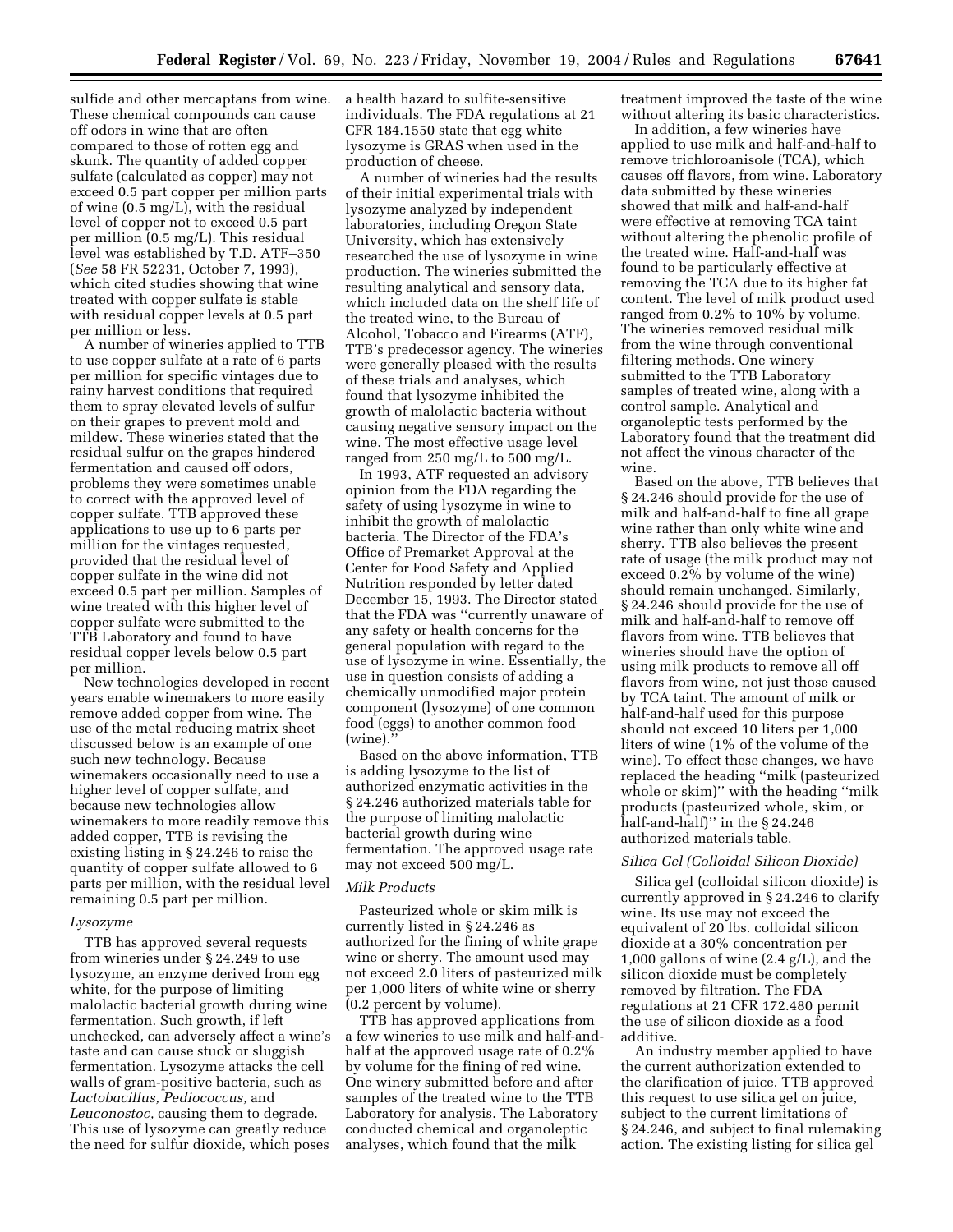is revised in this document to reflect this approval.

### **Wine Treating Processes**

### *Electrodialysis*

TTB has received and approved numerous requests from wineries to experiment with the procedure known as electrodialysis to remove excess tartrates from wine. Electrodialysis is a process by which certain ions, namely potassium, calcium, and tartrate ions, are extracted from wine by applying an electric field across specialized charged membranes.

As described by the supplier of the electrodialysis apparatus, the process consists of moving bulk wine past two membranes, one on either side of the wine. One membrane is selectively permeable to tartrate salts and the other is selectively permeable to calcium and potassium salts. As the wine passes between the two membranes, a waterbased conductant is passed on the other side of both membranes. As both liquids flow through the apparatus, a weak electrical current is introduced, which causes the tartrate salts to migrate towards the positively charged membrane and the potassium and calcium salts to migrate toward the negatively charged membrane. As the tartrate, calcium, and potassium salts pass through the membranes, they enter the conductant stream and are carried out of the apparatus and discarded. The treated wine is then collected for bottling.

As part of the experimentation process described above, the wineries in question submitted before and after samples to the TTB Laboratory for analysis. The Laboratory analyzed the treated and untreated wines and found that the analytical profile of the treated wine was consistent with that of the untreated wine.

Based on the above, TTB is adding electrodialysis to the list of approved processes in § 24.248.

### *Metal/Sulfide Reducing Matrix Sheets*

TTB has approved several applications from wineries to use two types of matrix filter sheets. One removes metals such as copper and iron from wine, while the other removes sulfides.

Both types of sheets contain the active ingredient Polyvinylimadazole (PVI), a terpolymer related to polyvinylpolypyrrolidone (PVPP), which is listed as an approved material in § 24.246. The PVI is immobilized in a cellulose matrix sheet and constitutes, at most, 40 percent of the weight of the sheet. Wine is passed through these

sheets at a controlled flow rate using conventional filtering methods.

In the metal reducing sheet, metals are absorbed by the PVI and are thus removed from the wine. In the sulfide reducing sheet, sulfides in the wine bind to copper sites attached to the PVI. According to the manufacturer of the matrix sheets, the PVI and copper stay immobilized in the matrix and are directly not added to the wine, although the manufacturer calculates the possible migration of PVI into the wine to be less than 0.2 parts per billion.

The manufacturer of the matrix sheets filed a Food Contact Substance Notification with the FDA for the use of PVI as a component of matrix filter sheets used to remove metals and sulfides in alcoholic beverages. The FDA accepted this as an effective notification by a letter dated July 10, 2001, with the qualification that the PVI may constitute a maximum level of 40 percent by weight of the matrix sheet.

A number of the wineries seeking approval from TTB also submitted to the TTB Laboratory before and after samples of wines processed with the metal and sulfide reducing matrix sheets. In each case, TTB's analytical and organoleptic testing found that this treatment did not adversely affect the character and analytical profile of the wine.

Based on the above, TTB is amending § 24.248 to permit the use of metal and sulfide reducing matrix sheets in the treatment of wine.

#### *Nanofiltration*

TTB received a petition from an industry member to amend the regulations to allow the use of nanofiltration in combination with ion exchange to remove the volatile acidity (VA) from bulk wine. Although ion exchange is already widely used in the wine industry and is listed in § 24.248, the petitioner is requesting that we consider its use in connection with nanofiltration, which is not listed in § 24.248. We have also received and approved several requests from wineries for permission to use this process on an experimental basis.

The petitioner states that nanofiltration is a process by which wine is drawn into a storage tank where it is pressurized and piped through a mechanical sub-micron filtration process using nanotechnology. During the nanofiltration process, the wine is divided into two separate streams. One stream consists of the larger molecular weight compounds, such as flavors, and the second stream consists of the smaller molecular weight compounds, such as alcohol, water, and acetic acid. The second stream is passed through an

ion exchange column, which selectively removes the acetic acid and allows the alcohol and water molecules to pass through. Upon exiting the ion exchange column, the second stream is recombined with the first stream. The petitioner states that the membrane used in nanofiltration has a molecular weight cut-off of 100 Daltons at a pressure of 250 psi and a temperature of 60 degrees Fahrenheit.

As part of the experimentation approval process, the wineries submitted before and after samples to the TTB Laboratory for analysis. Our Laboratory analyzed the treated and untreated wines and found that the levels of volatile acids were indeed reduced without otherwise adversely affecting the wine.

Based on the above, TTB is adding nanofiltration to the list of approved processes in § 24.248.

### *Osmotic Transport*

TTB has approved several requests from wineries to use osmotic transport in the production of reduced alcohol wines. Osmotic transport is also known as isothermal transport, isothermal membrane distillation, or osmotic distillation.

Osmotic transport is a membrane transport process that involves two liquids, typically water solutions, which have different water vapor pressures. The solution to be treated is typically referred to as the ''feed'' solution and contains volatile components that are soluble or miscible in the receiving solution (typically referred to as the ''stripping'' solution). The membrane must be completely hydrophobic in order to prevent the stripping solution from passing through the membrane into the feed solution.

In the osmotic transport treatment approved by TTB, wine is pumped along one side of a completely hydrophobic microporous membrane with water on the other side. The wine and the stripping solution run tangential to, and are separated by, the thin membrane. The driving force for the separation is the vapor pressure difference between the alcohol in the wine and the water-based stripping solution. The higher vapor pressure of the alcohol in the wine causes some of the alcohol to evaporate, pass through the microporous membrane, and then condense in the water-based stripping solution. The stripping solution is usually circulated across the membrane until the alcohol content of the feed wine and the stripping solution are essentially equal. The process is performed at ambient temperature without elevated pressures (other than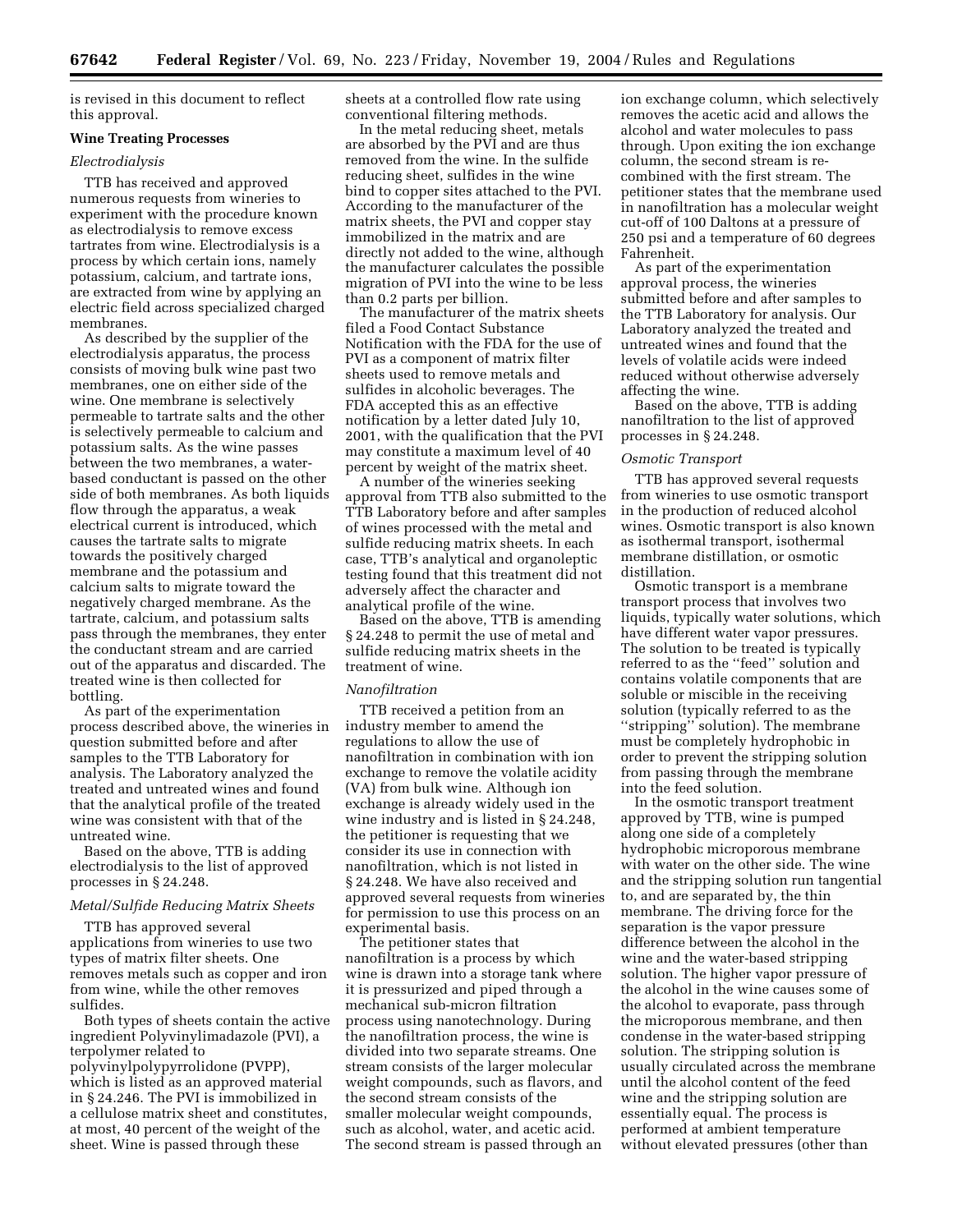gentle pressure necessary to pump the wine).

As part of an industry member's request to experiment with this treatment, the industry member submitted before and after samples to the TTB Laboratory for analysis. The Laboratory's analysis found that the process did indeed reduce the level of alcohol in the wine.

Since the separation of alcohol from a fermented substance is considered to be a distilling process, osmotic transport operations cannot be conducted at winery premises but must instead take place at a distilled spirits plant. The alcohol-containing stripping solution may be used for distilling material or in the production of other than standard wine. The destruction of any alcohol derived from the osmotic transport process must be in accordance with the provisions of 27 CFR 19.691.

Accordingly, we are adding osmotic transport to the list of authorized processes in § 24.248, subject to the following conditions:

• The treatment must not alter the vinous character of the wine. The stripping solution must not migrate into the wine.

• The treatment must be conducted at a distilled spirits plant premises.

#### **Public Participation**

#### *Comments Sought*

We request comments from everyone interested. We are especially interested in comments that address the question of whether the use of a particular material or process addressed in this document is consistent with good commercial practice. Please support your comment with specific information about the material or process in question.

All comments must reference T.D. TTB–17 and must include your name and mailing address. They must be legible and written in language acceptable for public disclosure. Although we do not acknowledge receipt, we will consider your comments if we receive them on or before the closing date. We regard all comments as originals.

### *Confidentiality*

All comments are part of the public record and subject to disclosure. Do not enclose any material in your comments that you consider confidential or inappropriate for public disclosure.

#### *Submitting Comments*

You may submit comments in any of five ways:

• *Mail:* You may send written comments to TTB at the address listed in the **ADDRESSES** section of this document.

• *Facsimile:* You may submit comments by facsimile transmission to 202–927–8525. Faxed comments must—

(1) Be on 8.5 by 11-inch paper;

(2) Contain a legible, written signature; and

(3) Be no more than five pages long. This limitation ensures electronic access to our equipment. We will not accept faxed comments that exceed five pages.

• *E-mail:* You may e-mail comments to *nprm@ttb.gov.* Comments transmitted by electronic mail must—

(1) Contain your e-mail address; (2) Reference T.D. TTB–17 on the subject line; and

(3) Be legible when printed on 8.5 by 11-inch paper.

• *Online form:* We provide a comment form with the online copy of this document on our Web site at *http://www.ttb.gov/alcohol/rules/ index.htm.* Select the ''Send comments via e-mail'' link under T.D. TTB–17.

• *Federal e-Rulemaking Portal:* To submit comments to us via the Federal e-rulemaking portal, visit *http:// www.regulations.gov* and follow the instructions for submitting comments.

You may also write to the Administrator before the comment closing date to ask for a public hearing. The Administrator reserves the right to determine, in light of all circumstances, whether to hold a public hearing.

#### **Public Disclosure**

You may view copies of this document and any comments we receive by appointment at the TTB Library at 1310 G Street, NW., Washington, DC 20220. You may also obtain copies at 20 cents per 8.5 by 11 inch page. Contact our librarian at the above address or telephone 202–927– 2400 to schedule an appointment or to request copies of comments.

For your convenience, we will post this document and any comments we receive on the TTB Web site. We may omit voluminous attachments or material that we consider unsuitable for posting. In all cases, the full comment will be available in the TTB Library. To access the online copy of this document, visit *http://www.ttb.gov/alcohol/rules/ index.htm.* Select the ''View Comments'' link under this document's number and title to view the posted comments.

#### **Regulatory Flexibility Act**

Because no notice of proposed rulemaking is required for temporary rules, the provisions of the Regulatory Flexibility Act (5 U.S.C. 601 *et seq.*) do not apply.

### **Executive Order 12866**

This temporary rule is not a significant regulatory action as defined by Executive Order 12866. Therefore, it requires no regulatory analysis.

## **Inapplicability of Prior Notice and Comment and Delayed Effective Date Procedures**

Pursuant to the provisions of 5 U.S.C. 553(b)(B), we have determined that prior public notice and comment procedures on these regulations are unnecessary and contrary to the public interest. Issuing a temporary rule rather than a notice of proposed rulemaking allows all domestic winemakers to use new wine treatments that have already been approved for sometime. This will ''level the playing field'' and reduce the possibility of confusion as to which materials and processes are approved. For the same reason, pursuant to the provisions of 5 U.S.C. 553(d)(1) and (3), we find that there is good cause for dispensing with a delayed effective date.

### **Drafting Information**

The principal author of this document was Jennifer K. Berry, Regulations and Procedures Division, Alcohol and Tobacco Tax and Trade Bureau. However, other personnel participated in its development.

#### **List of Subjects in 27 CFR Part 24**

Administrative practice and procedure, Claims, Electronic fund transfers, Excise taxes, Exports, Food additives, Fruit juices, Labeling, Liquors, Packaging and containers, Reporting and recordkeeping requirements, Research, Scientific equipment, Spices and flavoring, Surety bonds, Vinegar, Warehouses, Wine.

#### **Amendments to the Regulations**

■ For the reasons discussed in the preamble, TTB amends 27 CFR part 24 as follows:

#### **PART 24—WINE**

■ 1. The authority citation for part 24 continues to read as follows:

**Authority:** 5 U.S.C. 552(a); 26 U.S.C. 5001, 5008, 5041, 5042, 5044, 5061, 5062, 5081, 5111–5113, 5121, 5122, 5142, 5143, 5173, 5206, 5214, 5215, 5351, 5353, 5354, 5356, 5357, 5361, 5362, 5364–5373, 5381–5388, 5391, 5392, 5511, 5551, 5552, 5661, 5662, 5684, 6065, 6091, 6109, 6301, 6302, 6311, 6651, 6676, 7011, 7302, 7342, 7502, 7503, 7606, 7805, 7851; 31 U.S.C. 9301, 9303, 9304, 9306.

 $\blacksquare$  2. The table in § 24.246 is amended: ■ a. By adding, in appropriate alphabetical order, new listings for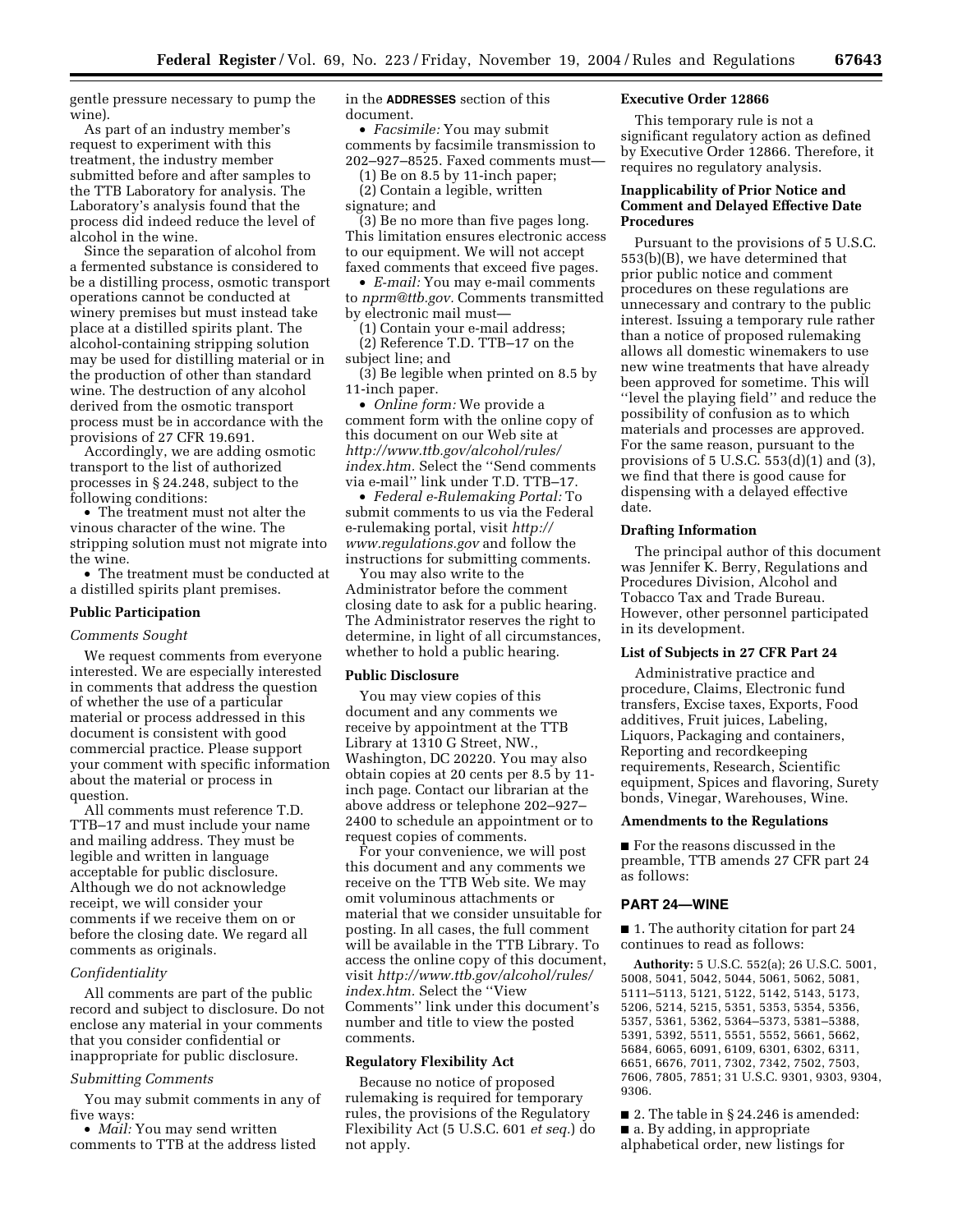''acetaldehyde'' and ''calcium pantothenate'';

■ b. By revising the listing for "copper sulfate'';

■ c. Under the heading for "Enzymatic activity,'' by adding, in appropriate alphabetical order, new listings for ''carbohydrase (pectinase, cellulase, hemicellulase),'' ''cellulase (beta-

glucanase)'' [immediately preceding the current listing for glucose oxidase], and ''lysozyme;''

■ d. By removing the listing for "milk (pasteurized whole or skim)'' and adding, in its place, a heading for ''milk products (pasteurized whole, skim, or half-and-half)'' followed by two use listings; and

■ e. By revising the listing for "silica gel (colloidal silicon dioxide).''

The additions and revisions read as follows:

**§ 24.246 Materials authorized for treatment of wine and juice.**

\* \* \* \* \*

## MATERIALS AUTHORIZED FOR TREATMENT OF WINE AND JUICE

| Materials and use                                                                                                                               | Reference or limitation                                                                                                                                                                                                   |  |  |  |
|-------------------------------------------------------------------------------------------------------------------------------------------------|---------------------------------------------------------------------------------------------------------------------------------------------------------------------------------------------------------------------------|--|--|--|
|                                                                                                                                                 | Acetaldehyde: For color stabilization of juice prior to concentration  The amount used must not exceed 300 ppm, and the finished con-<br>centrate must have no detectable level of the material. 21 CFR<br>182.60 (GRAS). |  |  |  |
| Calcium pantothenate: Yeast nutrient to facilitate fermentation of apple The amount used must not exceed 0.1 lb. per 25,000 gallons. 21 CFR     |                                                                                                                                                                                                                           |  |  |  |
| wine.<br>Copper sulfate: To remove hydrogen sulfide and/or mercaptans from The quantity of copper sulfate added (calculated as copper) must not | 184.1212 (GRAS).                                                                                                                                                                                                          |  |  |  |
| wine.                                                                                                                                           | exceed 6 parts copper per million parts of wine (6.0 mg/L). The re-<br>sidual level of copper in the finished wine must not exceed 0.5 parts<br>per million (0.5 mg/L). 21 CFR 184.1261 (GRAS).                           |  |  |  |
|                                                                                                                                                 |                                                                                                                                                                                                                           |  |  |  |
| Enzymatic activity: Various uses as shown below                                                                                                 |                                                                                                                                                                                                                           |  |  |  |
|                                                                                                                                                 |                                                                                                                                                                                                                           |  |  |  |
| separation of juice from the fruit.                                                                                                             | Carbohydrase (pectinase, cellulase, hemicellulase): To facilitate The enzyme activity used must be derived from Aspergilius aculeatus.<br>FDA advisory opinion dated12/19/1996.                                           |  |  |  |
|                                                                                                                                                 |                                                                                                                                                                                                                           |  |  |  |
|                                                                                                                                                 | Cellulase (beta-glucanase): To clarify and filter wine  The enzyme activity must be derived from Tricoderma longibrachiatu.<br>The amount used must not exceed 3 g/hl. 21 CFR 184.1250<br>(GRAS).                         |  |  |  |
|                                                                                                                                                 |                                                                                                                                                                                                                           |  |  |  |
| radation.                                                                                                                                       | Lysozyme: To stabilize wines from malolactic acid bacterial deg- The amount used must not exceed 500 mg/L. FDA advisory opinion<br>dated 12/15/93.                                                                        |  |  |  |
|                                                                                                                                                 |                                                                                                                                                                                                                           |  |  |  |
| Milk products (pasteurized whole, skim, or half-and-half):                                                                                      | The amount used must not exceed 2.0 liters of pasteurized milk per<br>1,000 liters (0.2 percent V/V) of wine.                                                                                                             |  |  |  |
|                                                                                                                                                 | The amount used must not exceed 10 liters of pasteurized milk per<br>1,000 liters (1 percent V/V) of wine.                                                                                                                |  |  |  |
|                                                                                                                                                 |                                                                                                                                                                                                                           |  |  |  |
|                                                                                                                                                 | Use must not exceed the equivalent of 20 lbs. colloidal silicon dioxide<br>at a 30% concentration per 1000 gals. of wine. (2.4 g/L). Silicon di-<br>oxide must be completely removed by filtration. 21 CFR 172.480.       |  |  |  |
|                                                                                                                                                 |                                                                                                                                                                                                                           |  |  |  |

■ 3. The table in § 24.248 is amended by adding, in appropriate alphabetical order, new listings for ''electrodialysis,'' ''metal reducing matrix sheet

processing,'' ''nanofiltration,'' ''osmotic transport,'' and ''sulfide reducing matrix sheet processing,'' to read as follows:

**§ 24.248 Processes authorized for the treatment of wine, juice, and distilling material.**

\* \* \* \* \*

## PROCESSES AUTHORIZED FOR THE TREATMENT OF WINE, JUICE, AND DISTILLING MATERIAL

| Processes | Use | Reference or limitation                                            |  |  |
|-----------|-----|--------------------------------------------------------------------|--|--|
|           |     | This process must not alter the vinous char-<br>acter of the wine. |  |  |